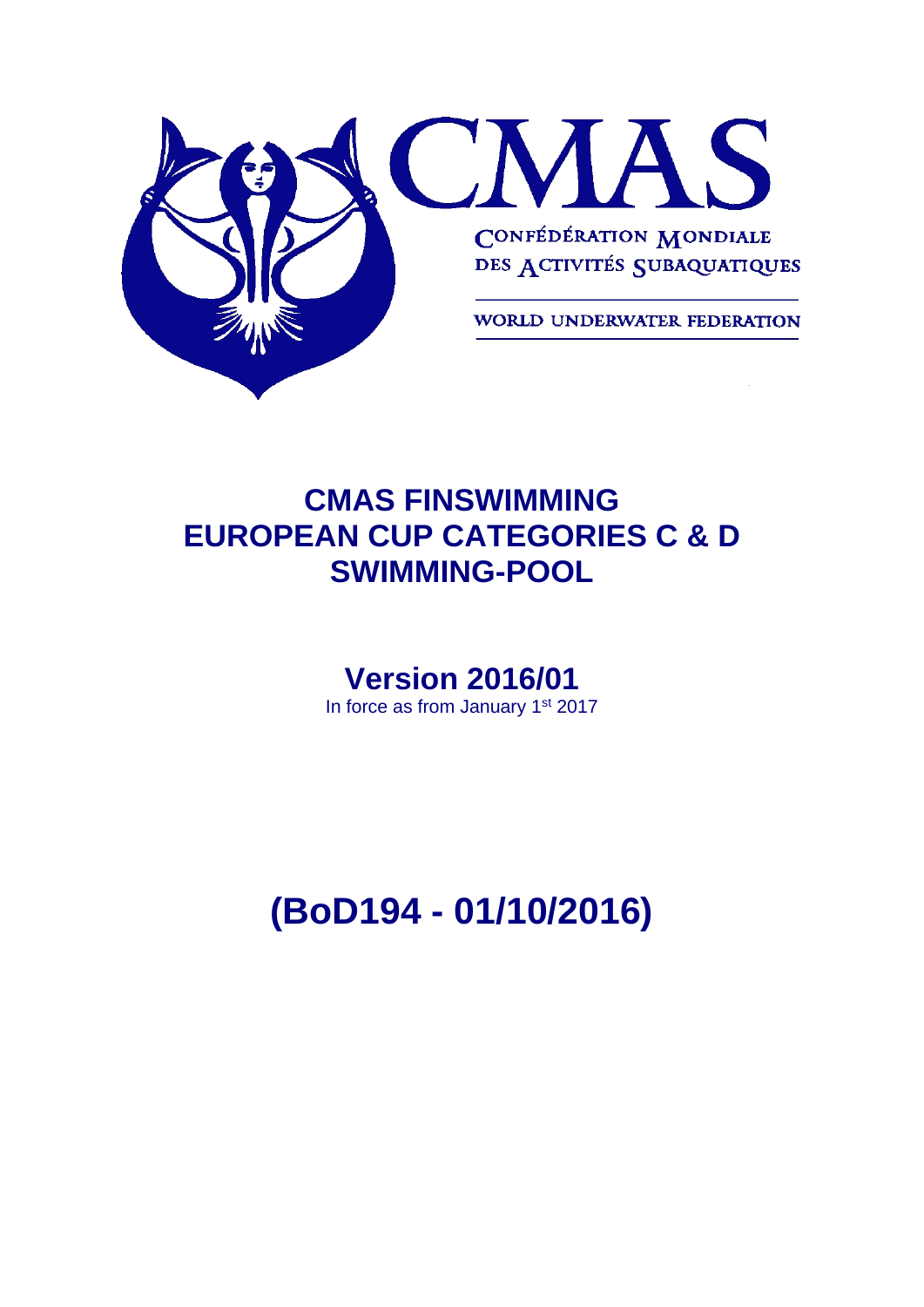# **CMAS Finswimming European Cup categories C & D Swimming pool**

**Version 2016/01** 

Index

| 3. CMAS FINSWIMMING EUROPEAN CUP FOR CATEGORIES C & D MEETINGS CLASSIFICATION. 3 |  |
|----------------------------------------------------------------------------------|--|
|                                                                                  |  |
| 5. ENTRY TO THE ROUND CMAS FINSWIMMING EUROPEAN CUP FOR CATEGORIES C & D         |  |
|                                                                                  |  |
|                                                                                  |  |
|                                                                                  |  |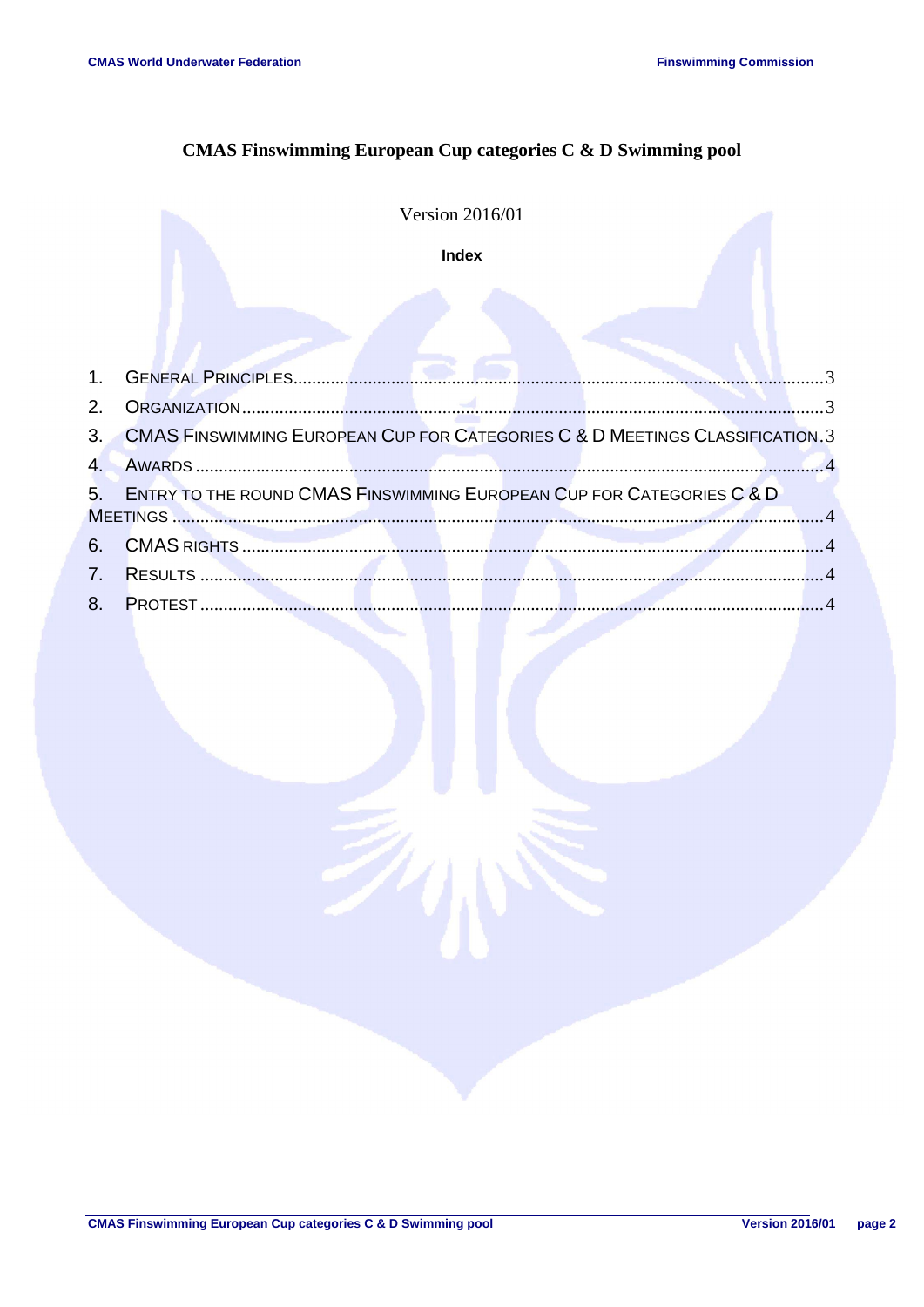#### <span id="page-2-0"></span>**1. GENERAL PRINCIPLES**

- 1.1. The CMAS General Rules will be applied.
- 1.2. The CMAS Finswimming European Cup for Categories C & D will include all international invitation swimming-pool meetings that will have been granted a CMAS permit.. The calendar will be proposed by the CMAS FINSWIMMING COMMISSION (CMAS FC) and will be diffused by the CMAS HQ after BOD voting.
- 1.3. The meetings will undergo an annual CMAS FC evaluation.
- 1.4. In the CMAS Finswimming European Cup for Categories C & D, only clubs can participate
- **1.5. The club need to send agreement from his national federation on CMAS form application**
- 1.6. The CMAS Finswimming European Cup for Categories C & D Meetings will include only categories C and D.
- 1.7. The CMAS Finswimming European Cup for Categories C & D Meetings will include the following events:
- **Boys, Girls, Cat C**: 50AP, 100IM, 50FS, 100FS, 200FS, 400FS, 800FS, 50BF, 100BF, 200BF, RELAY 4X100FS, RELAY 2x2x100BF mixed.
- **Boys, Girls, Cat D**: 50FS, 100FS, 200FS, 400FS, 800FS, 50BF, 100BF, 200BF, RELAY 4X100FS, RELAY 2x2x100BF mixed.
- 1.8. Each competitor can take part in a maximum of three (3) individual races and one (1) relay.
- 1.9. Each competitor can participate for only one club during the year.
- 1.10. Each team or club can enrol a maximum of two swimmers for each individual race.
- 1.11. A CMAS Finswimming European Cup for Categories C & D Meeting should be staged at one venue during four sessions, following this program:

|                                                                                                                                                          | Day 1                                                                                  | Day 2                   |                                                                                                                                                                                           |  |
|----------------------------------------------------------------------------------------------------------------------------------------------------------|----------------------------------------------------------------------------------------|-------------------------|-------------------------------------------------------------------------------------------------------------------------------------------------------------------------------------------|--|
| 1 <sup>st</sup> session                                                                                                                                  | 50 M AP B.G "C" CAT.<br>800 M SF B/G "C" CAT.<br>800 M SF B/G "D" CAT.<br>prize giving | 3rd session             | 100 M BF B/G "C" CAT.<br>100 M BF B/G "D" CAT.<br>100 M SF B/G "C" CAT.<br>100 M SF B/G "D" CAT.<br>400 M SF B/G "C" CAT.<br>400 M SF B/G "D" CAT.<br>prize giving                        |  |
| 50 M BF B/G "C" CAT.<br>50 M BF B/G "D" CAT.<br>200 M SF B/G "C" CAT.<br>$2nd$ session<br>200 M SF B/G "D" CAT.<br>100 M IM B/G "C" CAT.<br>prize giving |                                                                                        | 4 <sup>th</sup> session | 50 M SF B/G "C" CAT.<br>50 M SF B/G "D" CAT.<br>200 M BF B/G "C" CAT.<br>200 M BF B/G "D" CAT.<br>4 X 100 M RELAY B/G "C"<br>4 X 100 M RELAY B/G "D"<br>prize giving and closing ceremony |  |

1.12. Organizers can't stage any event in addition to the above competitions.

#### <span id="page-2-1"></span>**2. ORGANIZATION**

- 2.1. The organizer of a race must have received the agreement of his national federation, which send the candidature according the CMAS rules (before  $30<sup>th</sup>$  June of previous years).
- 2.2. Every organizer will have to diffuse the particular regulation with all the necessary information (price of accommodation etc…) at the latest ten (10) weeks before the event to all the national federation associated to CMAS and to the CMAS HQ. Every national federation have the responsibility to send the information to his clubs.
- 2.3. For every meeting, CMAS can send a CMAS Technical Delegate. In that case the delegate will be in charge of Organizer.

### <span id="page-2-2"></span>**3. CMAS FINSWIMMING EUROPEAN CUP FOR CATEGORIES C & D MEETINGS CLASSIFICATION**

- 3.1. There will be classification for Individuals, Clubs and nations
- 3.2. Individual: There will be, for every distance, four different individual classifications for Boys Cat C, Boys Cat D, Girls Cat C, Girls Cat D.
- 3.3. Club: The general classification will be made by the total amount of the individual point (Boys Cat C, Boys Cat D, Girls Cat C and Girls Cat D).
- 3.4. Countries Classification: the best two results of a country at each distance at each category (Boys Cat C, Boys Cat D, Girls Cat C and Girls Cat D) will go to National team classification.